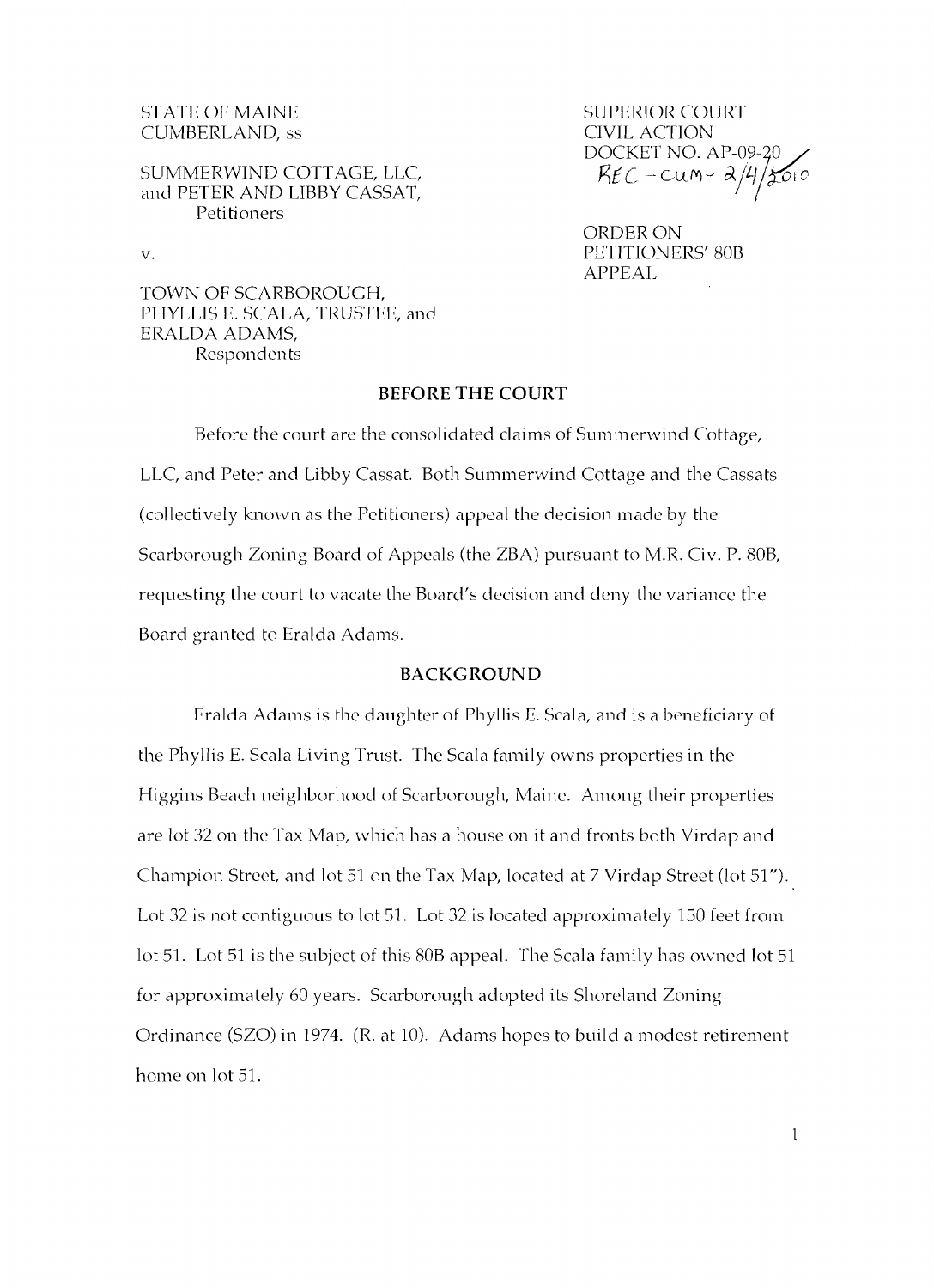The Higgins beach neighborhood consists primarily of small single-family homes and summer cottages. The neighborhood is bordered by the Atlantic Ocean on the east and by tidal rivers and wetlands on the north and northwest. Lot 51 was created in 1923 as part of the "East Point" subdivision. (R. at 10). The property has been in the Scala family since the 1950's. (R. at 11). Lots 51, 50, 49, and 48 are all currently vacant and are bordered by wetlands. Plaintiff Summerwind Cottage own lots 50 and 52, both of which abut lot 51. Summerwind Cottage has a cottage on lot 52. The Cassats have a home located at 8 Virdap Street (Lot 43 on the Tax Map), which is directly across the street from Lot 51.

The Town of Scarborough's SZO does not permit construction within 75 feet of the normal high water line of a wetland, stream or marsh.<sup>1</sup> Scarborough SZO § 15 $(B)(1)$ . In order to develop within the 75-foot zone, a party must obtain a variance in accordance with section 15(G)(2) of the Scarborough Zoning Ordinance.

Section 15(G)(2) of the Scarborough SZO provides for "Variance Appeals." It states:

Variances may be permitted only under the following conditions:

a. Variances may be granted only from dimensional requirements including but not limited to, lot width, structure height, percent of lot coverage, and setback requirements.

<sup>&</sup>lt;sup>1</sup> Section 15(B)(1) of the Scarborough SZO provides the following: All new principal and accessory structures shall be set back at least two hundred fifty (250) feet, horizontal distance, from the normal high water line in the Stream Protection 2 District and seventy-five (75) feet, horizontal distance, from the normal high water line of other water bodies, tributary streams, or the upland edge of a wetland in the other districts.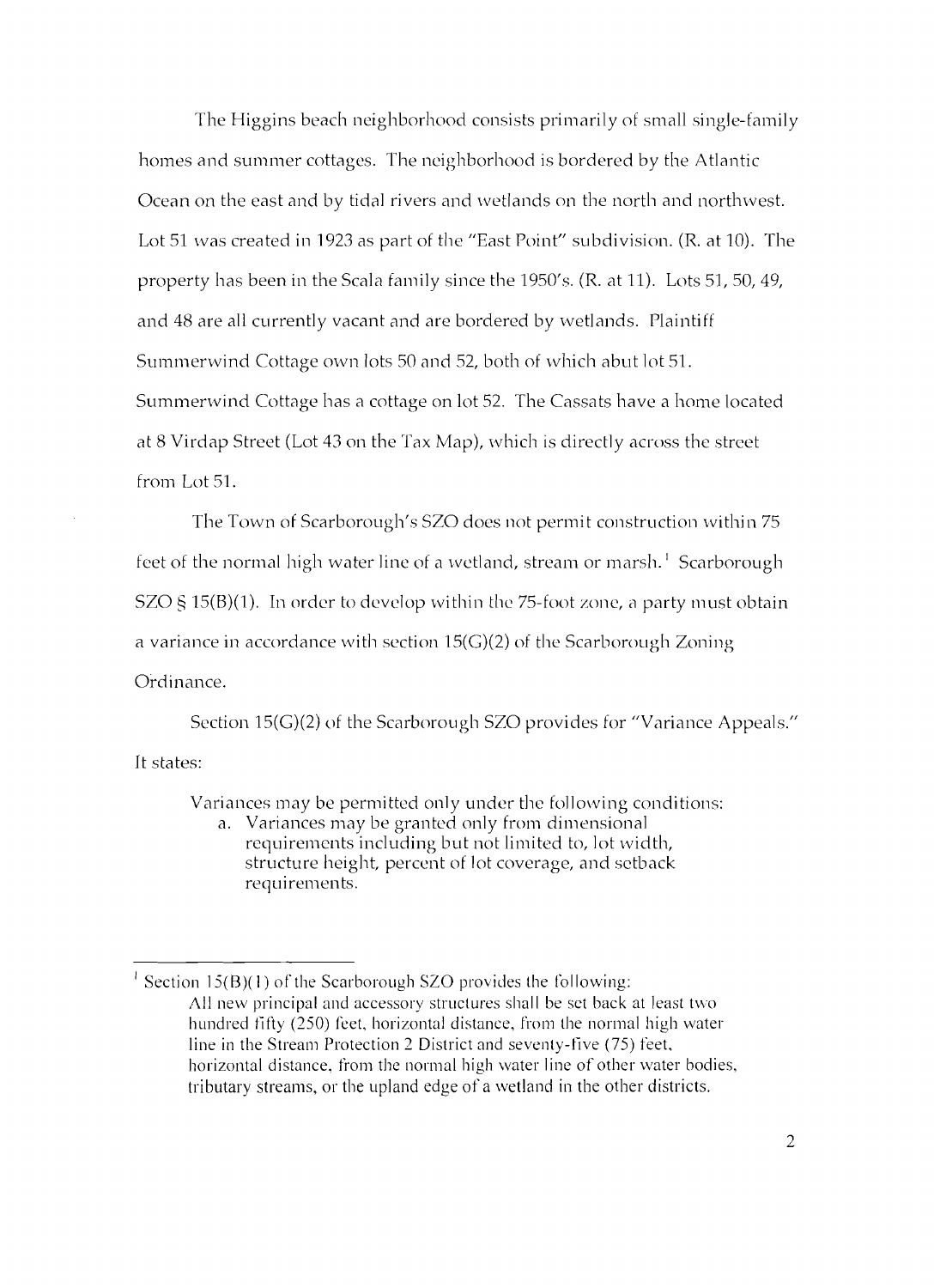- b. Variances shall not be granted for establishment of any uses otherwise prohibited by this Ordinance.
- c. The Board shall not grant a variance unless it finds that:
	- (1) The proposed structure or use would meet the provisions of Section 15 except for the specific provision which has created the non-conformity and from which relief is sought; and
	- (2) The strict application of the terms of this Ordinance would result in undue hardship.

The term "undue hardship" shall mean:

- $(i)$  That the land in question cannot yield a reasonable return unless a variance is granted;
- (ii) That the need for a variance is due to the unique circumstances of the property and not to the general conditions of the neighborhood;
- (iii) That the granting of a variance will not alter the essential character of the locality; and
- (iv) That the hardship is not the result of action taken by the applicant or prior owner.

Scarborough SZO § 15(G)(1)-(2); *See nlso* Town of Scarborough Zoning Ordinance § V(B)(3), and 30-A M.R.S. § 4353.

Lot 51 borders the marshlands located to the north and northwest of the Higgins Beach neighborhood. Due to the dimensions of lot 51, a variance from the 75-foot setback requirement is needed in order to build a home on the property. The 75-foot setback from the wetland area encompasses most of lot 51 and it covers the entire building envelope. Adams requested a 50-foot variance from the 75-foot setback requirement within the shoreland zone. Adams also requested a limited reduction of 10 feet from the front setback and 5 feet from the side setback under the Scarborough Zoning Ordinance.<sup>2</sup> In order for Adams to build on the property, the Town of Scarborough must approve the 75-foot

 $2$  Under the Scarborough Zoning Ordinance, the front of the house must be 30 feet from the property boundary and the side set back is 15 feet.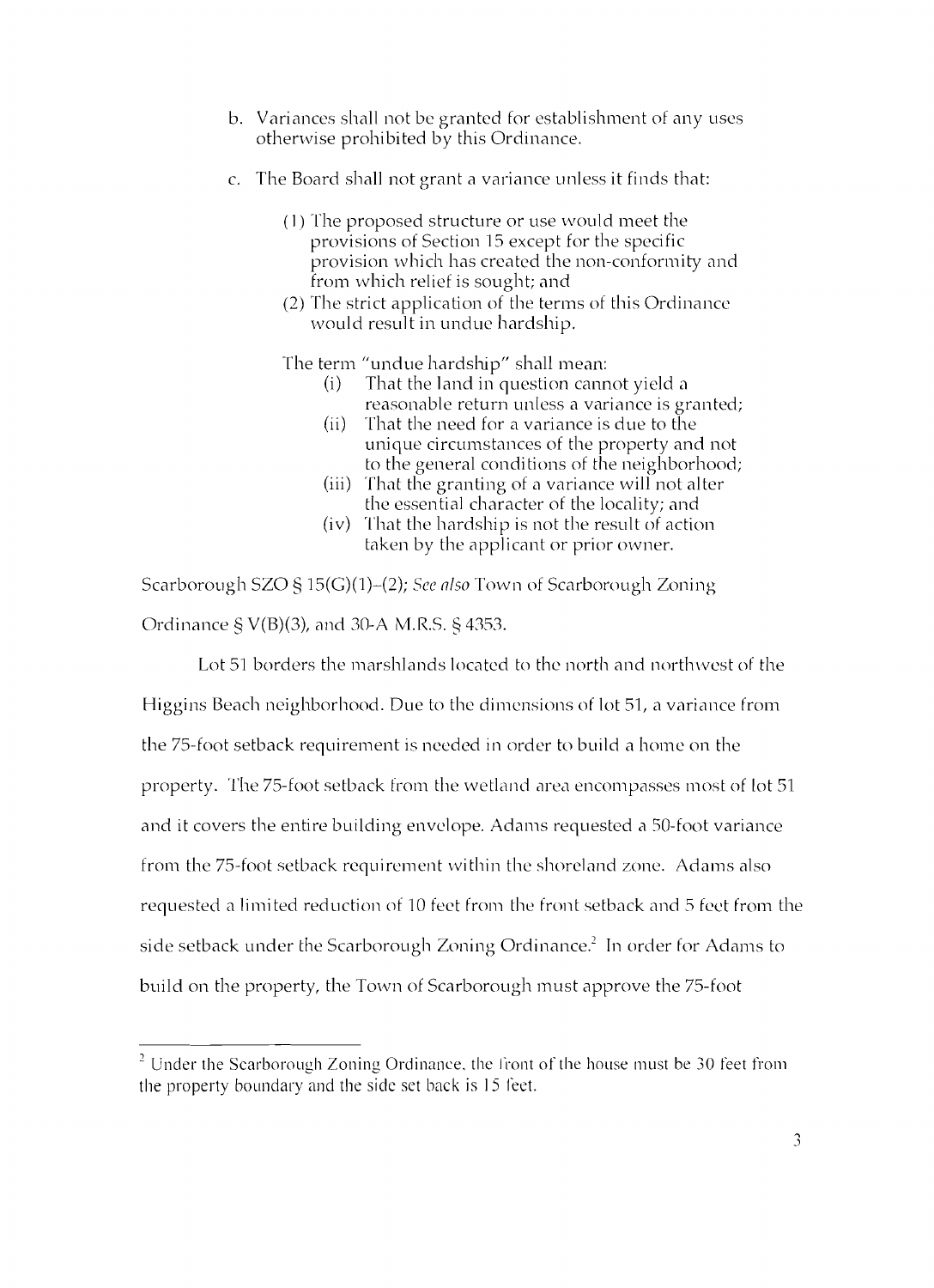setback variance and the limited reduction of the Scarborough front and side setback zoning requirements so that the property will have a sufficient building envelope. If the Scarborough ZBA approves these two variances, the Maine Department of Environmental Protection will then review Adams' proposed project to determine if it satisfies the requirements for Activities Adjacent to Protected Natural Resources and for Coastal Sand Dune Projects.

On April 21, 2009, the Scarborough Code Enforcement Officer denied Adams' variance appeal for a 50-foot variance from the 75-foot setback requirement, noting that it would allow Adams to build a structure 25 feet from the edge of the marshlands. The Scarborough ZBA heard Adams' shoreland zoning variance application on May 13, 2009. The ZBA considered the fourpronged undue hardship criteria and voted 4-1 in favor of granting the variance application. During the May  $13<sup>th</sup>$  hearing, the ZBA tabled Adams' request for a limited reduction of 10 feet from the front setback and 5 feet from the side setback, pending further inquiry about the design of the house proposed for lot 51.

Summerwind Cottage and the Cassats filed this 80B appeal challenging the ZBA's decision. The Petitioners are concerned with the variance from the 75 foot setback requirement granted by the ZBA. Specifically, the Petitioners claim that: (1) the ZBA committed errors of law and failed to support its decision when it concluded that Lot 51 cannot yield a reasonable return without the requested variance; (2) Adams failed to prove the need for a variance was due to a unique characteristic of lot 51; and (3) the ZBA failed to consider all of the requirements needed for a hardship variance under the SZO in making their decision.

4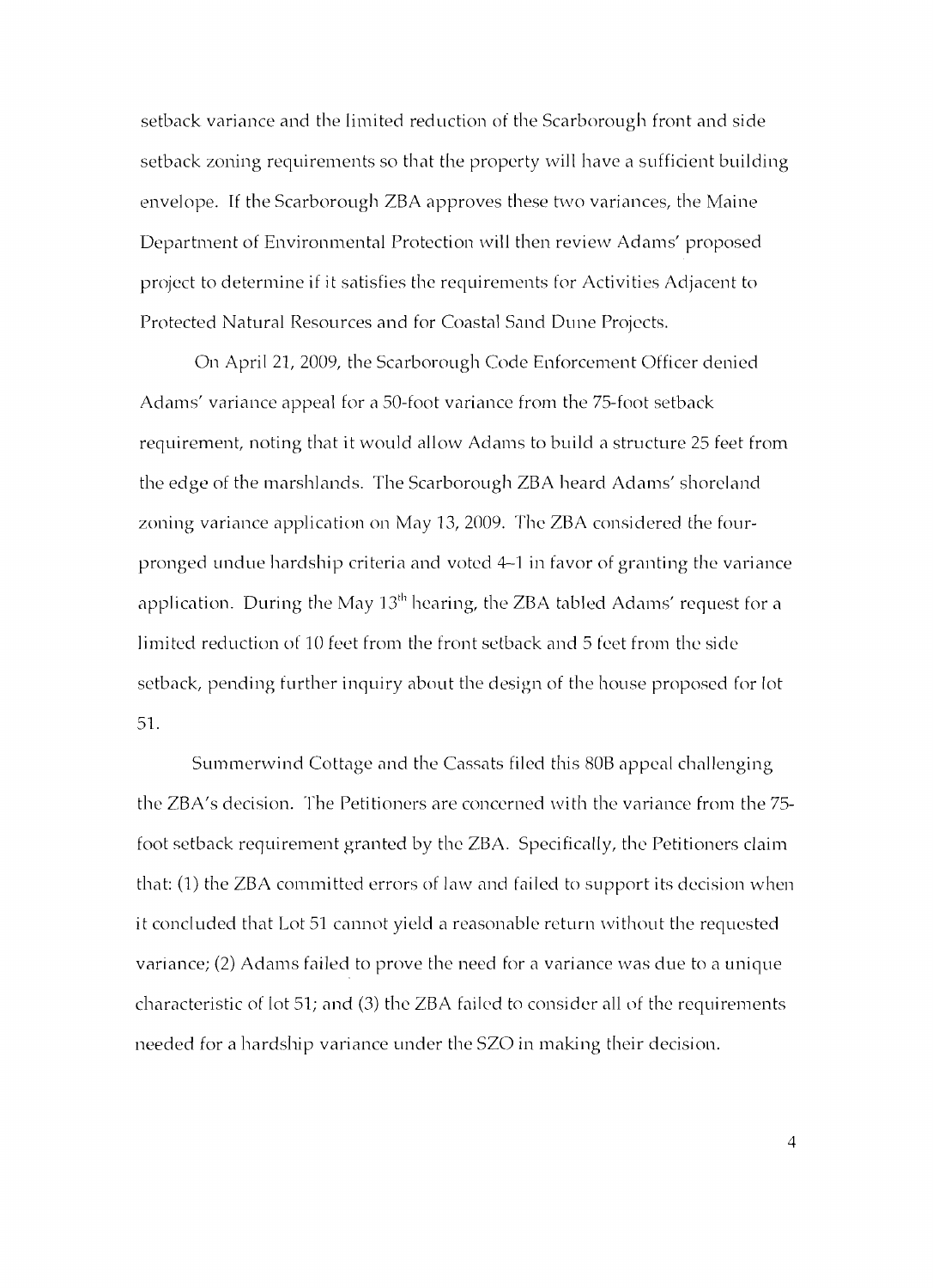#### **DISCUSSION**

#### **1. Standard of Review**

The operative decision for judicial review is the decision of the ZBA, rather than the decision of the building authority. *See Stewart v. Town of Sedgwick*, 2000 ME 157,  $\P\P$  4-5, 757 A.2d 773, 775. In appeals brought pursuant to M.R. Civ. P. 80B, this court reviews an adrninistrative decision for errors of law, abuse of discretion or findings of fact unsupported by the record. *Yates v. Town of Southwest Harbor,* 2001 ME 2,  $\P$  10, 763 A.2d 1168. The court has jurisdiction over this matter pursuant to 30-A M.R.S. 2691(3)(G) (2008).

Questions of law, which include determinations of the meaning of ordinances, are reviewed *de novo. Jade Realty Corp. v. Town of Eliot*, 2008 ME 80, ¶ 7, 946 A.2d 408, 410. As for questions of fact, the court employs the "substantial evidence" standard, which is the same as the "clear error" standard used by the Law Court to review fact-finding by a trial judge. *Gulick v. Bd. of Envil. Protection*, 452 A.2d 1202,1207-08 (Me. 1982). Under this standard, the issue before the reviewing court "is not whether it would have reached the same conclusion as the [administrative tribunal], but whether the record contains competent and substantial evidence that supports the result reached." *Seider v. Bd. of Exam'rs of Psychologists, 2000 ME 206, ¶ 8, 762 A.2d 551, 555 (internal quotation omitted).* "Substantial evidence is evidence that a reasonable mind would accept as sufficient to support a conclusion." *York v. Town of Ogunquit,* 2001 ME 53,  $\mathcal{I}$  6, 769 A.2d 172, 175.

The burden of persuasion in an action challenging an administrative decision rests on the party seeking to overturn its decision. *See Sawyer Envtl. Recovery Facilities, Inc. v. Town of Hampden, 2000 ME 179, ¶ 13, 760 A.2d 257, 260.* 

5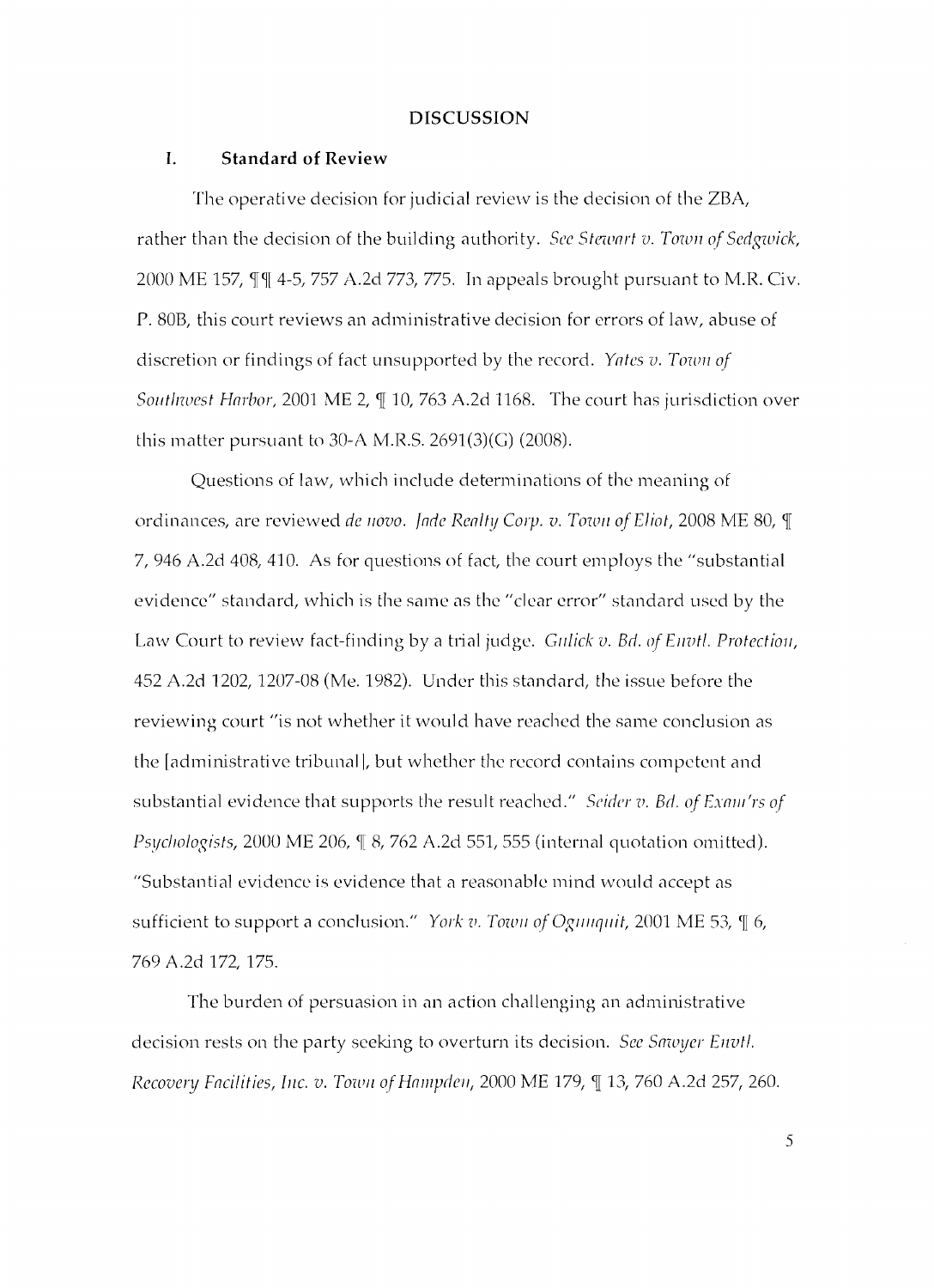Thus, in this case, the Petitioners bear this burden. They must show that "no competent evidence supports the [ZBA]'s decision." *Toomey v. Town of Frye Island, 2008 ME 44, ¶ 13, 943 A.2d 563, 566.* 

"A variance applicant must prove undue hardship by establishing all four of the [undue hardship] criteria." *Twigg v. Town of Kennebunk*, 662 A.2d 914, 918 (Me. 1995). "Undue hardship exists where strict application of the zoning ordinance would result in the practical loss of all beneficial use of the land. The existence of an undue hardship must be determined by a consideration of the facts in each case." *Tlton/tol/ v. Lotl/ridgc,* 447 A.2d 473,475 (Me. 1982) (citations omitted).

## **II. The** ZBA's **Findings**

A zoning board of appeals' authority to grant a variance to a zoning ordinance is derived from 30-AM.R.S. § 4353. Section 4353(1) states that a board of appeals is governed by the procedural requirements of 30-A M.R.5. § 2691. In particular, section 2691(3)(E) provides:

The transcript or tape recording of testimony, if such a transcript or tape recording has been prepared by the board, and the exhibits, together with all papers and requests filed in the proceeding, constitute the public record. All decisions become part of the record and *inust include a statement of findings and conclusions, as well ns the rensolis or basis for the findings and conclusions, upon all the* rnaterial issues of fact, law or discretion presented and the appropriate order, relief or denial of relief.

30-A M.R.S. § 2961(3)(E) (emphasis added). On May 15, 2009, the Scarborough ZBA provided notice to Adams that the 50-foot variance from the 75-foot setback requirement was granted, but that letter did not include findings of fact and reasons for the board's conclusion.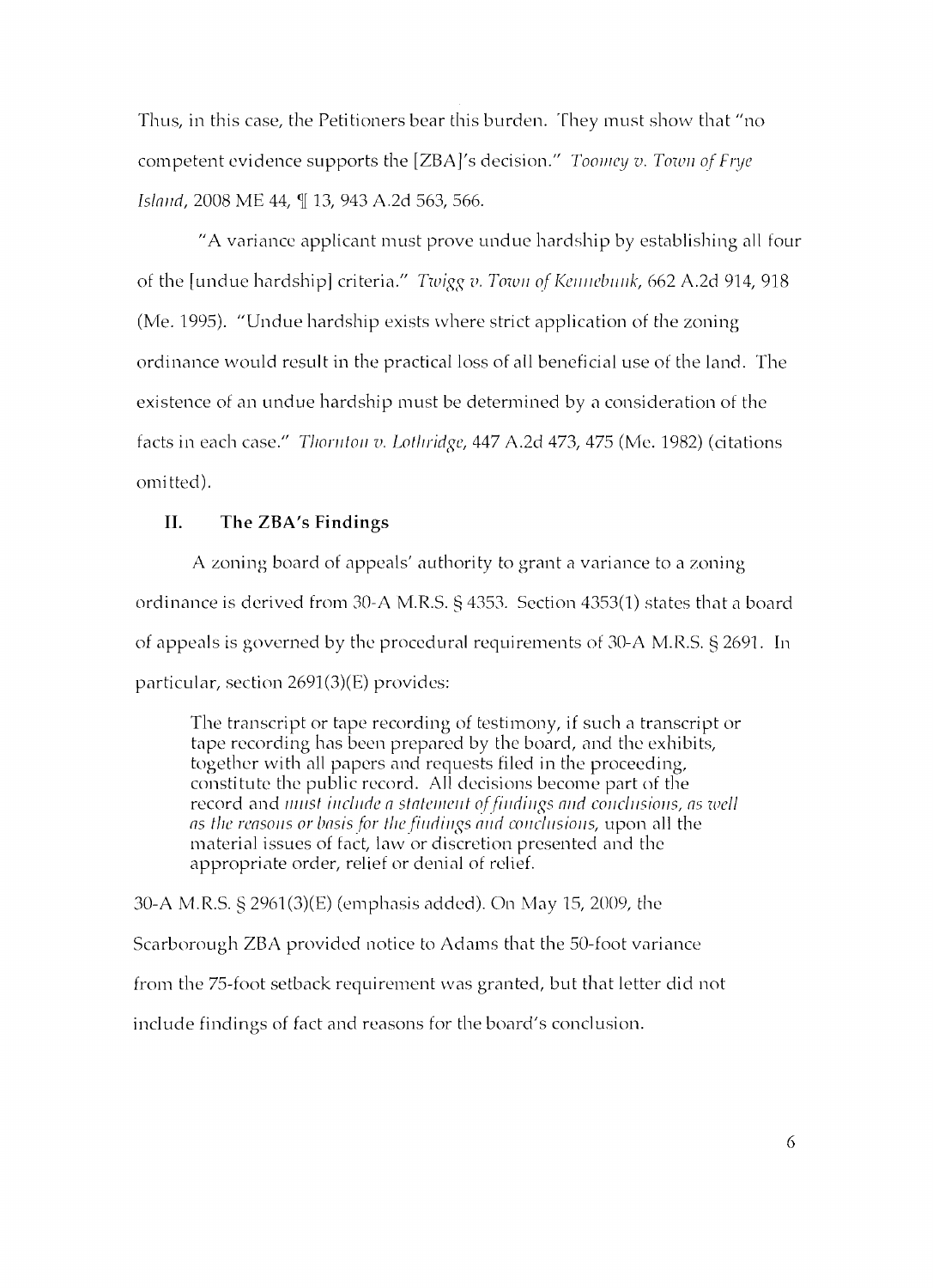The Scarborough ZBA's decision does not include a statement of findings and conclusions, and it does not provide "the reasons or basis for the findings and conclusions." Instead, the court is asked to affirm the variance based almost entirely on the May 13, 2009 hearing transcript.

In certain circumstances a board's decisions may be supported by implicit findings. *See e.g. Driscoll v. Glleewnlln,* 441 A.2d 1023, 1026-27 (Me. 1982) (holding that the evidence in the record implicitly supports a finding that rigid enforcement of the ordinance would prevent the owners from realizing a reasonable return on the property). However, in this case, in reading the hearing transcript it is impossible to know what is a comment of an individual member of the Scarborough ZBA, and what is a finding or conclusion of the Board.

"Clear and comprehensive administrative findings of fact allow meaningful judicial review rather than a rubber-stamp approach for the court based on speculation." *Harrington v. Town of Kennebunk*, 459 A.2d 557, 562 (Me. 1983) (remanding an appeal to the zoning board of appeals because the findings were inadequate). "When a board of appeals fails to make sufficient and clear findings of fact and such findings arc necessary for judicial review, [the court] will remand the matter to the board to make the findings." *Sanborn v. Town of Sebago,* 2007 ME 60, ¶ 14, 924 A.2d 1061, 1066. Based on the lack of clear findings in the instant case, the court remands this case to the Scarborough ZBA. The ZBA is instructed to state its findings and conclusions under the undue hardship test with respect to Adams' variance request.

7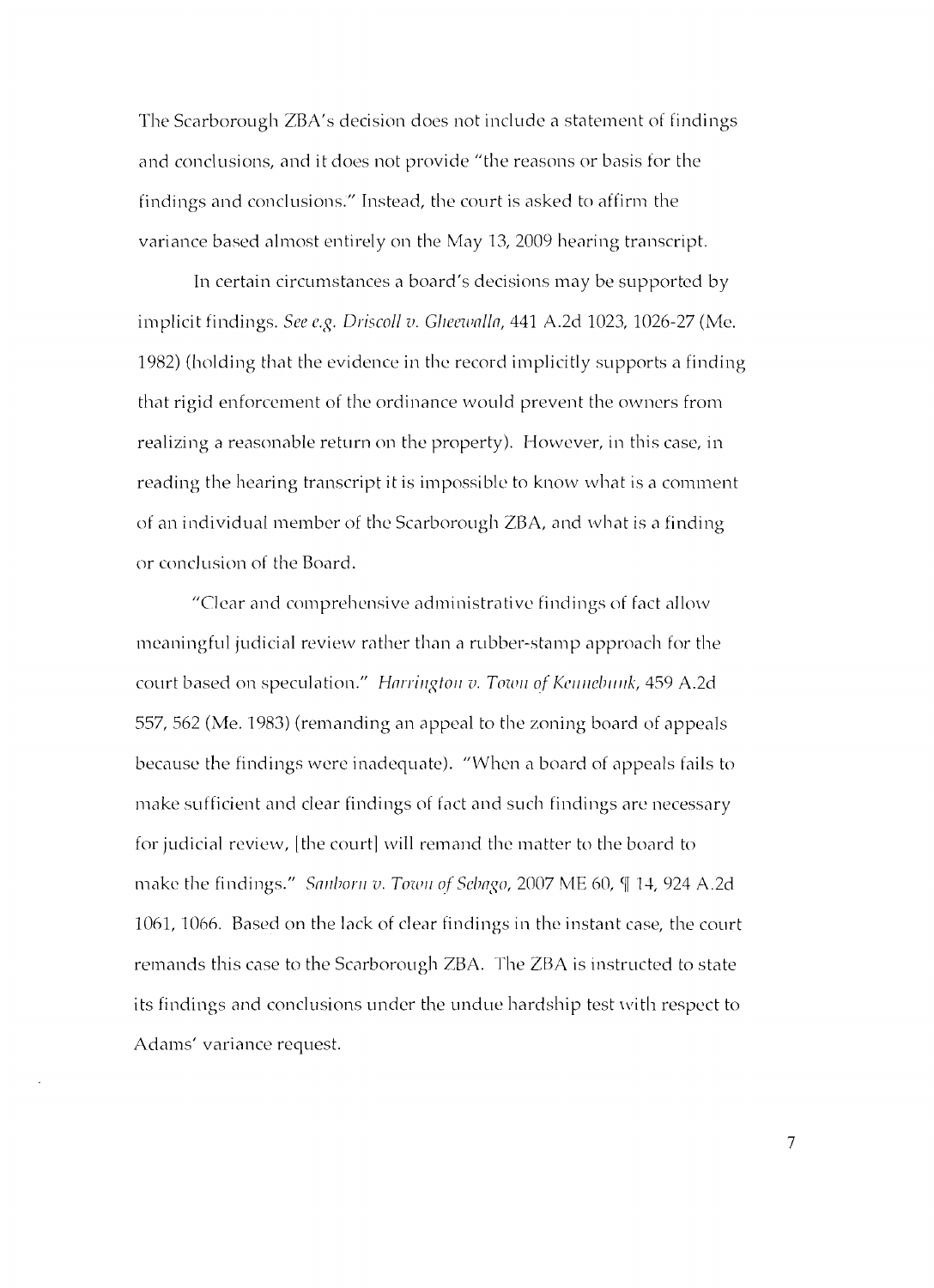Therefore, the entry is:

 $\bar{z}$ 

Appeal is remanded to the Scarborough ZBA for findings of fact and conclusions.

 $\ddot{\phantom{a}}$ Dated at Portland, Maine this *4th day* of *Ruay , 2009.Zoro*  $\overline{C}$ Ā.

Robert E. Crowley Justice, Superior Court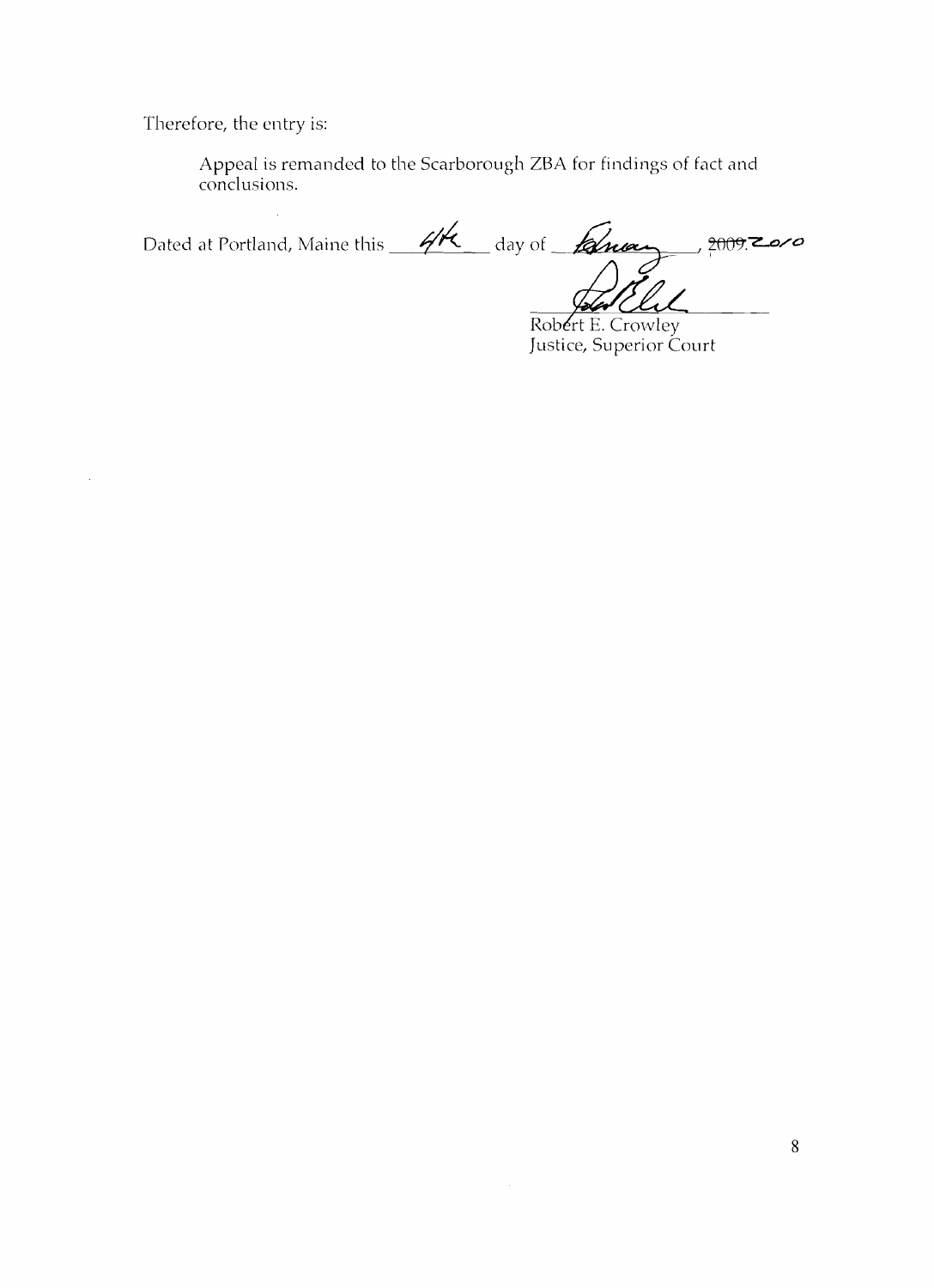| $Action$ <sub>__</sub> $80B$ Appeal                                                                           | Date Filed $06-11-09$ cumberland Docket No. $AP-09-20$<br>County<br>CONS. WITH AP09-21<br>ALL FURTHER DOCKETING AND FILINGS<br>TO BE IN AP09-20 |
|---------------------------------------------------------------------------------------------------------------|-------------------------------------------------------------------------------------------------------------------------------------------------|
| SUMMERWIND COTTAGE, LLC                                                                                       | TOWN OF SCARBOROUGH<br>PHYLLIS E. SCALA, TRUSTEE<br>ERALDA ADAMS                                                                                |
|                                                                                                               | VS.                                                                                                                                             |
| Plaintiff's Attorney<br>John J. Wall, III, Esq.<br>Monaghan Leagy, LLP<br>P.O. Box 7046<br>Portland, ME 04112 | Defendant's Attorney<br>Shana Cook Mueller Esq. (Town)<br>PO BOX 9729, Portland 04104                                                           |
|                                                                                                               | Phyllis-Scala<br>38-Whipple-Farm-hane-<br>Falmouth-MF-04105                                                                                     |
|                                                                                                               |                                                                                                                                                 |